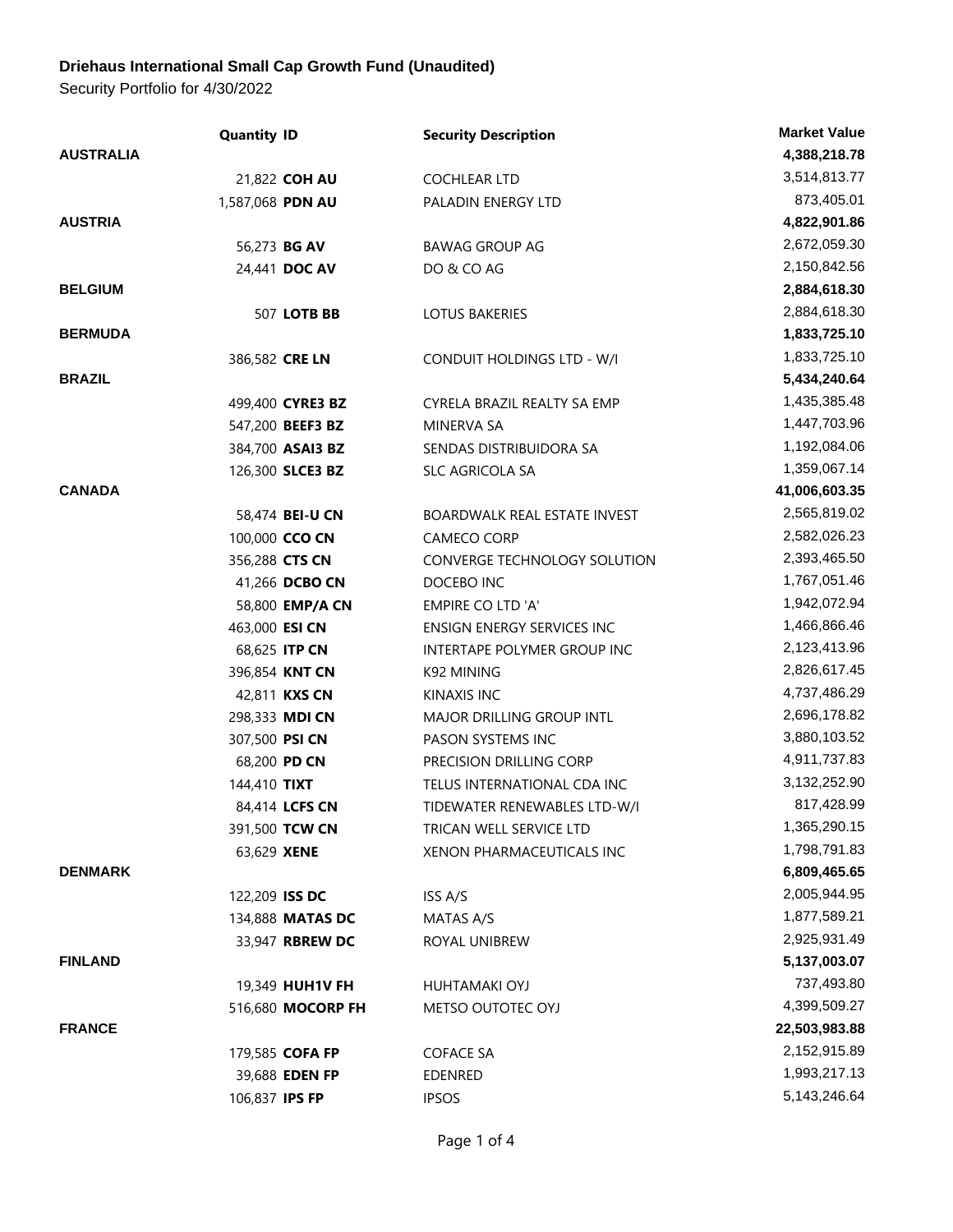|                      | 123,998 DEC FP          |                | JC DECAUX SA                        | 2,599,380.73    |
|----------------------|-------------------------|----------------|-------------------------------------|-----------------|
|                      | 31,360 LSS FP           |                | <b>LECTRA</b>                       | 1,300,108.58    |
|                      | 74,281 <b>MDM FP</b>    |                | MAISONS DU MONDE SA                 | 1,266,847.53    |
|                      | 127,053 RXL FP          |                | REXEL SA                            | 2,602,637.78    |
|                      | 9,695 VIRP FP           |                | <b>VIRBAC SA</b>                    | 3,914,328.90    |
|                      |                         | 40,847 WAGA FP | WAGA ENERGY SA W/I                  | 1,531,300.70    |
| <b>GERMANY</b>       |                         |                |                                     | 23,031,527.51   |
|                      | 75,965 GFT GY           |                | <b>GFT TECHNOLOGIES AG</b>          | 3,017,367.91    |
|                      | 39,129 HBH GY           |                | HORNBACH HOLDING AG & CO KGA        | 4,683,885.38    |
|                      | 49,291 BOSS GY          |                | HUGO BOSS                           | 2,764,383.72    |
|                      | 27,154 IBU GY           |                | <b>IBU-TEC ADVANCED MATERIALS A</b> | 948,223.28      |
|                      | 23,785 RHM GY           |                | RHEINMETALL AG                      | 5,361,713.61    |
|                      | 138,179 SMHN GY         |                | SUESS MICROTEC SE                   | 2,143,117.29    |
|                      | 71,732 TEG GY           |                | TAG IMMOBILIEN AG                   | 1,433,595.62    |
|                      | 37,808 VBK GY           |                | <b>VERBIO VEREINIGTE BIOENERGI</b>  | 2,679,240.70    |
| <b>GIBRALTAR</b>     |                         |                |                                     | 884,358.27      |
|                      | 368,990 888 LN          |                | 888 HOLDINGS PLC                    | 884,358.27      |
| <b>GREAT BRITAIN</b> |                         |                |                                     | 41,848,784.26   |
|                      | 357,040 ABC LN          |                | ABCAM PLC                           | 5,540,244.65    |
|                      | 346,408 AUTO LN         |                | AUTO TRADER GROUP PLC-WI            | 2,733,908.35    |
|                      | 988,922 CTEC LN         |                | CONVATEC GROUP PLC                  | 2,615,985.65    |
|                      | 30,226 CWK LN           |                | <b>CRANSWICK PLC</b>                | 1,201,916.59    |
|                      | 26,293 DOCS LN          |                | DR. MARTENS PLC                     | 68,746.25       |
|                      | 257,386 ECM LN          |                | ELECTROCOMPONENTS PLC               | 3,359,526.29    |
|                      | 86,900 ERGO LN          |                | ERGOMED PLC                         | 1,282,169.81    |
|                      | 68,929 FEVR LN          |                | FEVERTREE DRINKS PLC                | 1,562,947.83    |
|                      | 973,713 HFD LN          |                | <b>HALFORDS GROUP PLC</b>           | 2,772,031.40    |
|                      | 661,433 MKS LN          |                | MARKS & SPENCER GROUP PLC           | 1,129,145.83    |
|                      | 726,752 OSB LN          |                | OSB GROUP PLC                       | 5,073,050.44    |
|                      | 272,802 PETS LN         |                | PETS AT HOME GROUP PLC              | 1,058,909.62    |
|                      | 1,919,067 <b>RTN LN</b> |                | RESTAURANT GROUP PLC                | 1,468,947.64    |
|                      | 2,256,417 SRP LN        |                | SERCO GROUP PLC                     | 4,267,071.70    |
|                      | 113,432 <b>SQZ LN</b>   |                | SERICA ENERGY PLC                   | 498,339.29      |
|                      | 739,997 SYNT LN         |                | SYNTHOMER PLC                       | 2,815,658.76    |
|                      | 166,900 SMWH LN         |                | WH SMITH PLC                        | 3,002,743.40    |
|                      | 284,724 YCA LN          |                | YELLOW CAKE PLC                     | 1,397,440.76    |
| <b>ICELAND</b>       |                         |                |                                     | 2,221,678.36    |
|                      | 450,158 OSSR DC         |                | <b>OSSUR HF</b>                     | 2,221,678.36    |
| <b>IRELAND</b>       |                         |                |                                     | 3, 161, 470. 54 |
|                      | 260,591 GLB ID          |                | <b>GLANBIA PLC</b>                  | 3, 161, 470. 54 |
| <b>ITALY</b>         |                         |                |                                     | 9,031,195.56    |
|                      | 96,244 FBK IM           |                | <b>FINECOBANK SPA</b>               | 1,337,922.73    |
|                      | 160,273 ICOS IM         |                | <b>INTERCOS SPA</b>                 | 2,246,538.48    |
|                      | 381,632 LDO IM          |                | LEONARDO SPA                        | 3,927,522.09    |
|                      | 247,688 IOT IM          |                | <b>SECO SPA</b>                     | 1,519,212.26    |
| <b>JAPAN</b>         |                         |                |                                     | 33,073,331.78   |
|                      | 218,200 7936 JP         |                | <b>ASICS CORP</b>                   | 3,442,488.94    |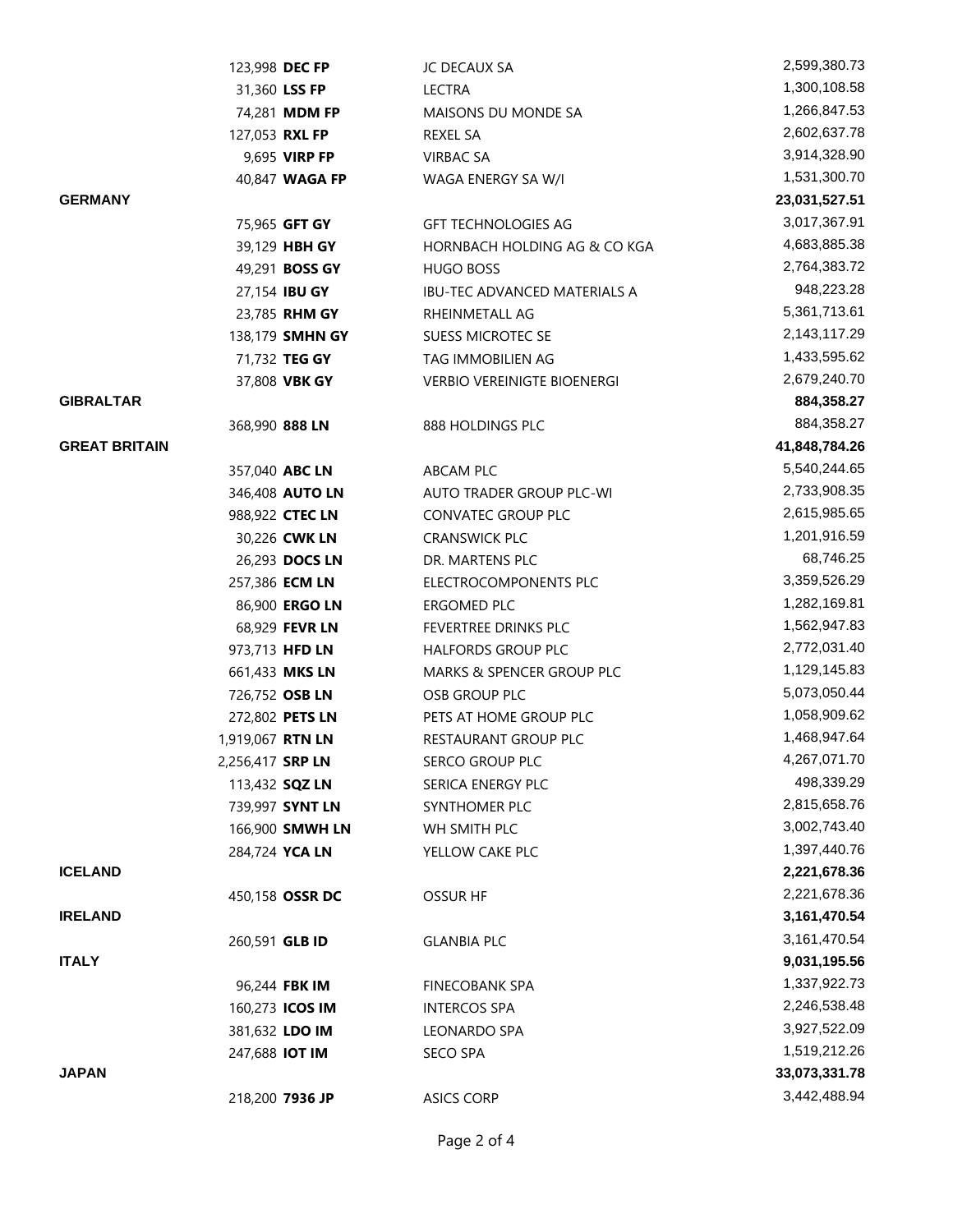|                    | 92,800 6845 JP              | <b>AZBIL CORP</b>               | 2,817,601.09  |
|--------------------|-----------------------------|---------------------------------|---------------|
|                    | 48,000 9697 JP              | CAPCOM CO LTD                   | 1,266,581.67  |
|                    | 58,250 6406 JP              | FUJITEC CO LTD                  | 1,255,404.36  |
|                    | 72,300 8354 JP              | FUKUOKA FINANCIAL GROUP INC     | 1,321,014.79  |
|                    | 68,600 7276 JP              | KOITO MANUFACTURING CO LTD      | 2,517,245.95  |
|                    | 85,454 6479 JP              | MINEBEA MITSUMI INC             | 1,639,534.83  |
|                    | 216,590 3064 JP             | MONOTARO CO LTD                 | 3,720,594.33  |
|                    | 71,230 5393 JP              | NICHIAS CORP                    | 1,279,250.87  |
|                    | 121,200 6104 JP             | SHIBAURA MACHINE CO LTD         | 2,895,109.16  |
|                    | 69,900 9989 JP              | SUNDRUG CO LTD                  | 1,627,420.08  |
|                    | 61,500 6432 JP              | TAKEUCHI MFG CO LTD             | 1,127,787.48  |
|                    | 181,400 5301 JP             | TOKAI CARBON CO LTD             | 1,499,971.86  |
|                    | 52,800 4194 JP              | <b>VISIONAL INC</b>             | 2,905,681.87  |
|                    | 235,700 6841 JP             | YOKOGAWA ELECTRIC CORP          | 3,757,644.50  |
| <b>LUXEMBOURG</b>  |                             |                                 | 2,995,086.55  |
|                    | 47,959 BFSA GY              | <b>BEFESA SA</b>                | 2,995,086.55  |
| <b>MALTA</b>       |                             |                                 | 1,341,840.51  |
|                    | 153,049 KINDSDB SS          | KINDRED GROUP PLC               | 1,341,840.51  |
| <b>MEXICO</b>      |                             |                                 | 5,587,360.53  |
|                    | 1,278,546 <b>BBAJIOO MM</b> | <b>BANCO DEL BAJIO SA</b>       | 3,145,223.79  |
|                    | 73,431 VLRS                 | CONTROLADORA VUELA CIA-ADR      | 1,169,021.52  |
|                    | 190,986 GCC* MM             | <b>GRUPO CEMENTOS CHIHUAHUA</b> | 1,273,115.22  |
| <b>NETHERLANDS</b> |                             |                                 | 14,104,932.83 |
|                    | 63,905 ACCEL NA             | <b>ACCELL GROUP</b>             | 3,860,437.21  |
|                    | 49,039 CRBN NA              | <b>CORBION NV</b>               | 1,700,194.95  |
|                    | 264,689 FUR NA              | <b>FUGRO NV</b>                 | 3,242,531.16  |
|                    | 139,916 OCI NA              | <b>OCI NV</b>                   | 5,301,769.51  |
| <b>NORWAY</b>      |                             |                                 | 4,789,231.70  |
|                    | 1,122,622 AKSO NO           | AKER SOLUTIONS ASA              | 3,879,055.63  |
|                    | 569,124 SMCRT NO            | SMARTCRAFT ASA                  | 910,176.07    |
| <b>SPAIN</b>       |                             |                                 | 3,670,432.58  |
|                    | 360,178 IDR SM              | <b>INDRA SISTEMAS SA</b>        | 3,670,432.58  |
| <b>SWEDEN</b>      |                             |                                 | 5,281,060.07  |
|                    | 94,788 HTRO SS              | <b>HEXATRONIC GROUP AB</b>      | 4,010,304.95  |
|                    | 61,338 NOTE SS              | NOTE AB                         | 1,270,755.12  |
| <b>SWITZERLAND</b> |                             |                                 | 9,516,100.28  |
|                    | 5,455 <b>BEAN SW</b>        | <b>BELIMO HOLDING AG-REG</b>    | 2,695,977.10  |
|                    | 14,989 FHZN SW              | FLUGHAFEN ZUERICH AG-REG        | 2,534,620.68  |
|                    | 3,320 <b>SFZN SW</b>        | SIEGFRIED HOLDING AG-REG        | 2,406,799.95  |
|                    | 5,485 <b>TECN SW</b>        | TECAN GROUP AG-REG              | 1,648,339.75  |
|                    | 1,612 <b>YPSN SW</b>        | YPSOMED HOLDING AG-REG          | 230,362.80    |
| <b>TAIWAN</b>      |                             |                                 | 2,747,163.10  |
|                    | 328,589 9921 TT             | <b>GIANT MANUFACTURING</b>      | 2,747,163.10  |
|                    |                             |                                 |               |